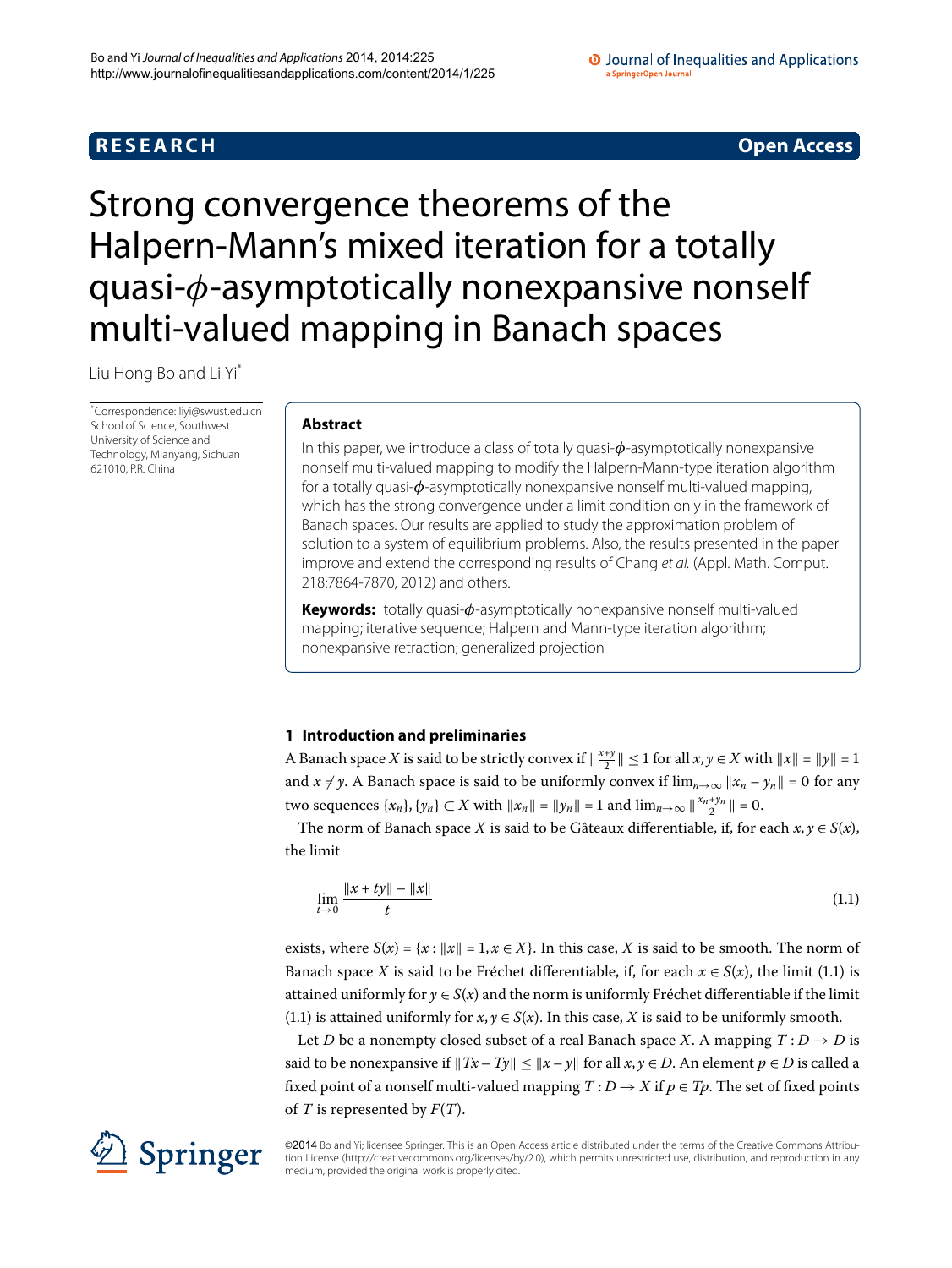A subset *D* of *X* is said to be retract of *X*, if there exists a continuous mapping  $P: X \rightarrow D$ such that  $Px = x$ , for all  $x \in X$ . It is well known that every nonempty, closed, convex subset of a uniformly convex Banach space *X* is a retract of *X*. A mapping  $P: X \rightarrow D$  is said to be a retraction, if  $P^2 = P$ . It follows that if a mapping P is a retraction, then  $Py = \gamma$  for all *y* in the range of *P*. A mapping  $P: X \to D$  is said to be a nonexpansive retraction, if it is nonexpansive and it is a retraction from *X* to *D*.

Assume that *X* is a real Banach space with the dual *X*∗, *D* is a nonempty, closed, convex subset of  $X.$  We also denote by  $J$  the normalized duality mapping from  $X$  to  $2^{X^{\ast}}$  which is defined by

$$
J(x) = \{f^* \in X^* : |x, f^* \rangle = ||x||^2 = ||f^*||^2\}, \quad x \in X,
$$

where  $\langle \cdot, \cdot \rangle$  denotes the generalized duality pairing.

Next we assume that *X* is a smooth, strictly convex and reflexive Banach space and *D* is a nonempty, closed, convex subset of *X*. In the sequel, we always use  $\phi : X \times X \to R^+$  to denote the Lyapunov functional defined by

$$
\phi(x, y) = ||x||^2 - 2\langle x, Jy \rangle + ||y||^2, \quad x, y \in X. \tag{1.2}
$$

It is obvious from the definition of the function *φ* that

<span id="page-1-1"></span>
$$
(\|x\| - \|y\|)^2 \le \phi(x, y) \le (\|x\| + \|y\|)^2,\tag{1.3}
$$

$$
\phi(y,x) = \phi(y,z) + \phi(z,x) + 2\langle z - y, Jx - Jz \rangle, \quad x, y, z \in X,
$$
\n(1.4)

and

<span id="page-1-2"></span>
$$
\phi\big(x, J^{-1}(\lambda Jy + (1 - \lambda)Jz)\big) \le \lambda \phi(x, y) + (1 - \lambda)\phi(x, z) \tag{1.5}
$$

for all  $\lambda \in [0, 1]$  and  $x, y, z \in X$ .

Following Alber [\[](#page-10-0)2], the generalized projection  $\Pi_D : X \to D$  is defined by

$$
\Pi_D(x) = \arg\inf_{y \in D} \phi(y, x), \quad \forall x \in X.
$$
\n(1.6)

**Lemma 1.1** (see [3]) *Let X be a uniformly convex and smooth Banach space and let*  $\{x_n\}$ *and*  $\{y_n\}$  *be two sequences of X such that*  $\{x_n\}$  *and*  $\{y_n\}$  *is bounded, if*  $\phi(x_n, y_n) \to 0$ *, then*  $||x_n - y_n|| \to 0.$ 

<span id="page-1-0"></span>Many problems in nonlinear analysis can be reformulated as a problem of finding a fixed point of a nonexpansive mapping.

In the sequel, we denote the strong convergence and weak convergence of the sequence  ${x_n}$  by  $x_n \to x$  and  $x_n \to x$ , respectively.

**Lemma 1.2** (see [2[\]](#page-10-0)) *Let X be a smooth, strictly convex, and reflexive Banach space and D be a nonempty*, *closed*, *convex subset of X*. *Then the following conclusions hold*:

- (a)  $\phi(x, y) = 0$  *if and only if*  $x = y$ ;
- (b)  $\phi(x, \Pi_D y) + \phi(\Pi_D y, y) \leq \phi(x, y), \forall x, y \in D;$
- (c) *if*  $x \in X$  *and*  $z \in D$ , *then*  $z = \prod_D x$  *if and only if*  $\langle z y, Jx Jz \rangle \ge 0$ ,  $\forall y \in D$ .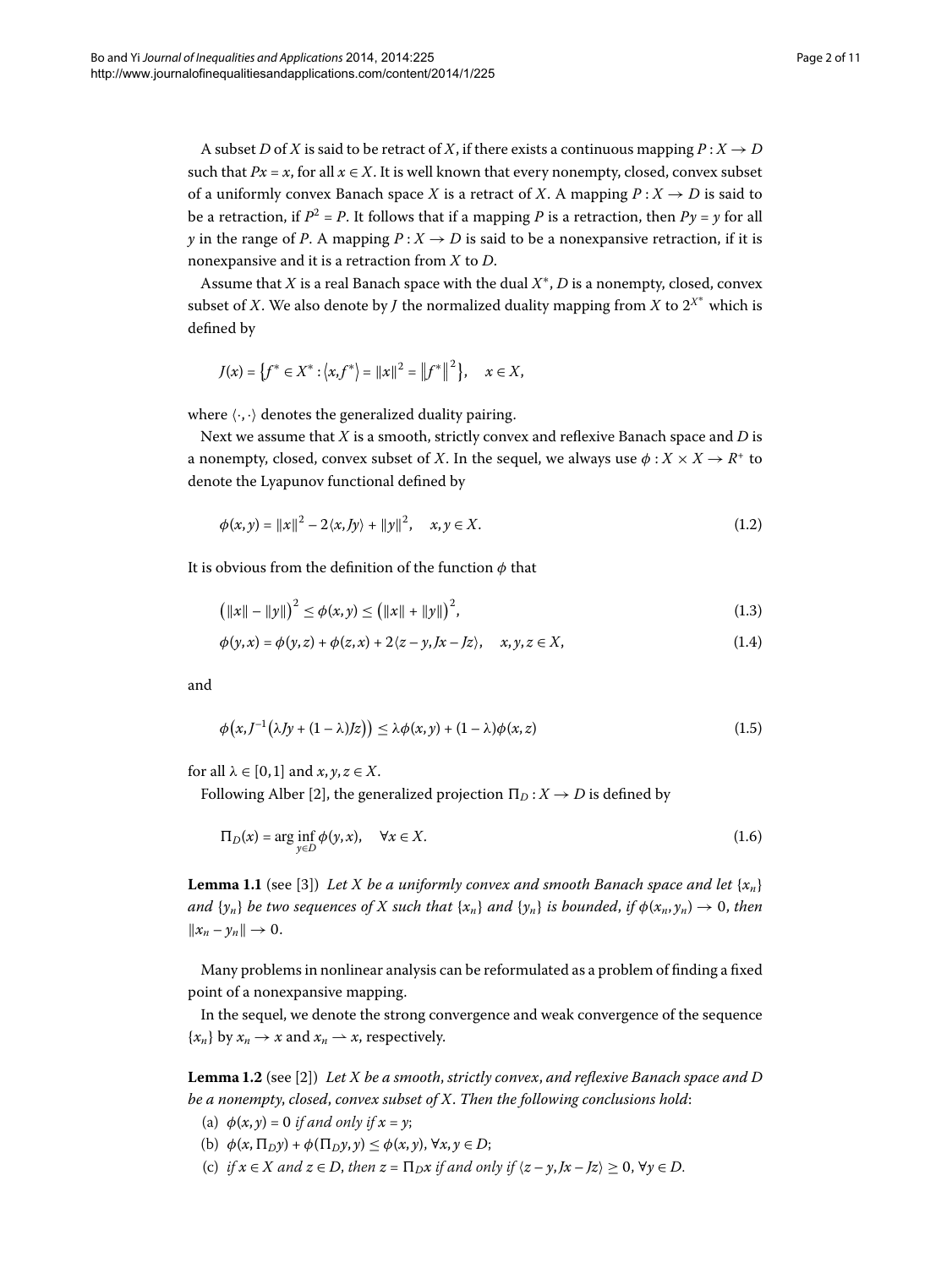<span id="page-2-0"></span>**Remark 1.1** (see [4]) Let  $\Pi_D$  be the generalized projection from a smooth, reflexive and strictly convex Banach space *X* onto a nonempty, closed, convex subset *D* of *X*. Then  $\Pi_D$ is a closed and quasi-*φ*-nonexpansive from *X* onto *D*.

**Remark 1.2** (see [4]) If *H* is a real Hilbert space, then  $\phi(x, y) = \|x - y\|^2$ , and  $\Pi_D$  is the metric projection of *H* onto *D*.

**Definition 1.1** Let  $P: X \to D$  be the nonexpansive retraction.

(1) A nonself multi-valued mapping  $T: D \rightarrow X$  is said to be quasi- $\phi$ -nonexpansive, if  $F(T) \neq \Phi$ , and

$$
\phi(p, z_n) \le \phi(p, x), \quad \forall x \in D, p \in F(T), z_n \in T(PT)^{n-1}x, \forall n \ge 1; \tag{1.7}
$$

(2) A nonself multi-valued mapping  $T: D \rightarrow X$  is said to be quasi- $\phi$ -asymptotically nonexpansive, if  $F(T) \neq \Phi$  and there exists a real sequence  $k_n \subset [1, +\infty)$ ,  $k_n \to 1$  (as  $n \rightarrow \infty$ ) such that

$$
\phi(p, z_n) \le k_n \phi(p, x), \quad \forall x \in D, p \in F(T), z_n \in T(PT)^{n-1}x, \forall n \ge 1; \tag{1.8}
$$

<span id="page-2-1"></span>(3) A nonself multi-valued mapping  $T: D \rightarrow X$  is said to be totally quasi- $\phi$ -asymptotically nonexpansive, if  $F(T) \neq \Phi$  and there exist nonnegative real sequences  $\{v_n\}$ ,  $\{\mu_n\}$ , with  $v_n, \mu_n \to 0$  (as  $n \to \infty$ ) and a strictly increasing continuous function  $\zeta : R^+ \to R^+$  with  $\zeta(0) = 0$  such that

$$
\phi(p, z_n) \le \phi(p, x) + \nu_n \zeta \left[ \phi(p, x) \right] + \mu_n,
$$
  

$$
\forall x \in D, p \in F(T), z_n \in T(PT)^{n-1}x, \forall n \ge 1.
$$
 (1.9)

**Remark .** From the definitions, it is obvious that a quasi-*φ*-nonexpansive nonself multivalued mapping is a quasi-*φ*-asymptotically nonexpansive nonself multi-valued mapping, and a quasi-*φ*-asymptotically nonexpansive nonself multi-valued mapping is a totally quasi-*φ*-asymptotically nonexpansive nonself multi-valued mapping, but the converse is not true.

Now, we give an example of totally quasi-*φ*-asymptotically nonexpansive nonself multivalued mapping.

**Example 1.1** (see [4]) Let *D* be a unit ball in a real Hilbert space  $l^2$  and let  $T: D \rightarrow l^2$  be a nonself multi-valued mapping defined by

$$
T: (x_1, x_2,...) \to (0, x_1^2, a_2x_2, a_3x_3,...) \in l^2, \quad \forall (x_1, x_2,...) \in D,
$$

where  $\{a_i\}$  is a sequence in (0,1) such that  $\prod_{i=2}^{\infty} a_i = \frac{1}{2}$ .

It is proved in  $[5]$  $[5]$  that

- (i)  $||Tx Ty|| \le 2||x y||$ ,  $\forall x, y \in D$ ;
- (ii)  $||T^n x T^n y|| \le 2 \prod_{j=2}^n a_j, \forall x, y \in D, n \ge 2.$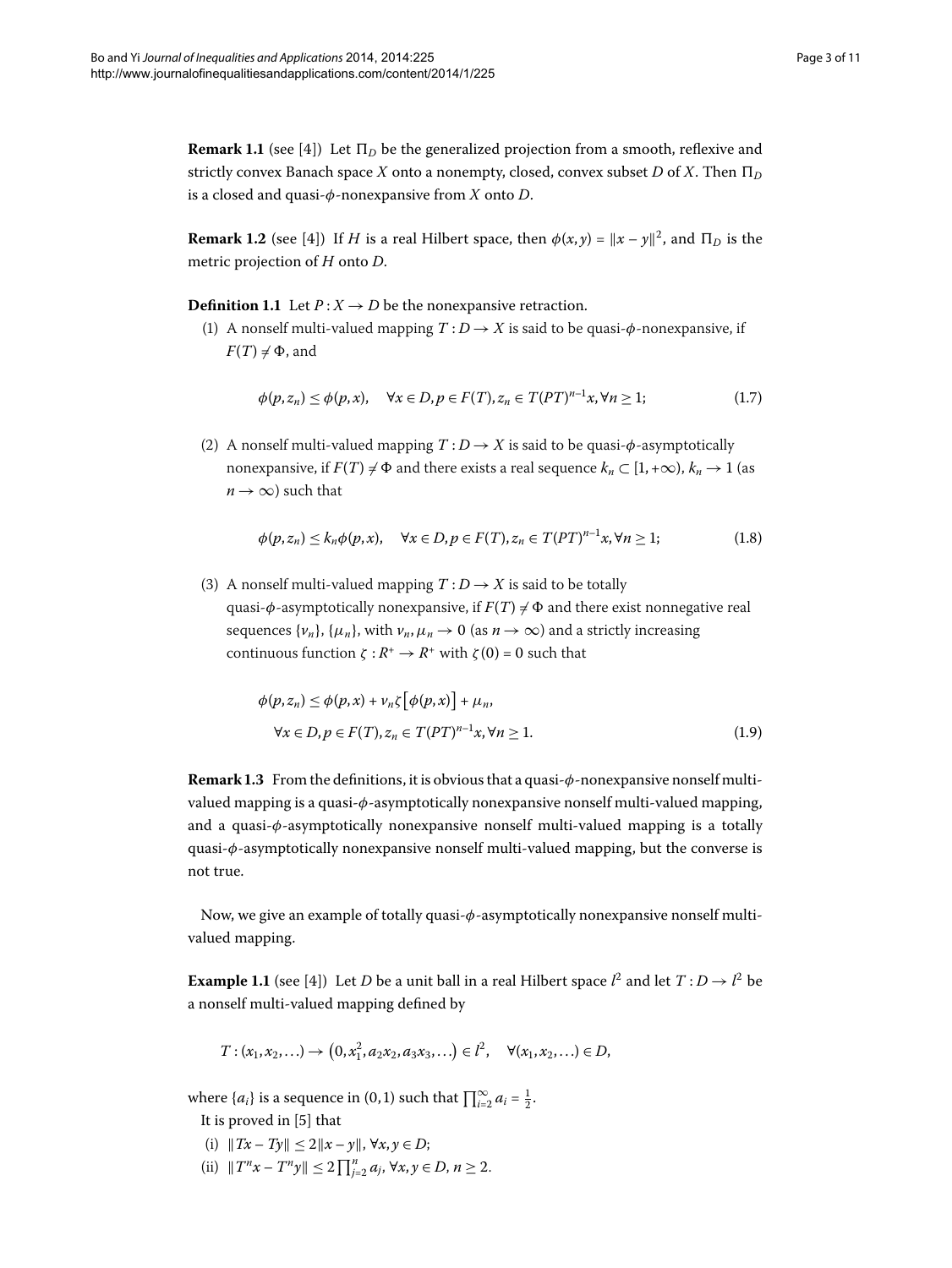Let  $\sqrt{k_1} = 2$ ,  $\sqrt{k_n} = 2 \prod_{j=2}^n a_j$ ,  $n \ge 2$ . Then  $\lim_{n \to \infty} k_n = 1$ . Letting  $v_n = k_n - 1$  ( $n \ge 2$ ),  $\zeta(t) = t$  $(t \ge 0)$  and  $\{\mu_n\}$  be a nonnegative real sequence with  $\mu_n \to 0$ , then from (i) and (ii) we have

$$
||T^{n}x - T^{n}y||^{2} \le ||x - y||^{2} + \nu_{n}\zeta (||x - y||^{2}) + \mu_{n}, \quad \forall x, y \in D.
$$

Since *D* is a unit ball in a real Hilbert space  $l^2$ , it follows from Remark 1[.](#page-2-0)2 that  $\phi(x, y) =$  $||x - y||^2$ , ∀*x*, *y* ∈ *D*. The inequality above can be written as

$$
\phi(T^n x, T^n y) \leq \phi(x, y) + \nu_n \zeta(\phi(x, y)) + \mu_n, \quad \forall x, y \in D.
$$

<span id="page-3-1"></span>Again since  $0 \in D$  and  $0 \in F(T)$ , this implies that  $F(T) \neq \Phi$ . From the inequality above, we get

$$
\phi(p,z_n)\leq \phi(p,x)+\nu_n\zeta\big(\phi(p,x)\big)+\mu_n,\quad \forall p\in F(T), x\in D, z_n\in T(PT)^{n-1}x,
$$

where *P* is the nonexpansive retraction. This shows that the mapping *T* defined above is a totally quasi-*φ*-asymptotically nonexpansive nonself multi-valued mapping.

Lemma 1.3 Let X be a smooth, strictly convex and reflexive Banach space and D be a *nonempty, closed, convex subset of X. Let*  $T : D \rightarrow X$  *be a totally quasi-* $\phi$ *-asymptotically nonexpansive nonself multi-valued mapping with*  $\mu_1 = 0$ . *Then*  $F(T)$  *is a closed and convex subset of D*.

*Proof* Let  $\{x_n\}$  be a sequence in  $F(T)$  such that  $x_n \to p$ . Since *T* is a totally quasi- $\phi$ asymptotically nonexpansive nonself multi-valued mapping, we have

$$
\phi(x_n,z) \leq \phi(x_n,p) + \nu_1 \zeta(\phi(x_n,p)), \quad z \in T_p, \forall n \in N.
$$

Therefore,

$$
\phi(p,z)=\lim_{n\to\infty}\phi(x_n,z)\leq \lim_{n\to\infty}\phi(x_n,p)+\nu_1\zeta\big(\phi(x_n,p)\big)=\phi(p,p)=0.
$$

<span id="page-3-0"></span>By Lemma 1[.](#page-1-0)2, we obtain  $p = z \in T_p$ . So we have  $p \in F(T)$ . This implies that  $F(T)$  is closed.

Let *p*, *q* ∈ *F*(*T*) and *t* ∈ (0, 1), and put *w* = *tp* + (1 − *t*)*q*. We prove that *w* ∈ *F*(*T*). Indeed, in view of the definition of  $\phi$ , let { $u_n$ } be a sequence generated by  $u_1 \in Tw$ ,  $u_2 \in T(PT)w$ ,  $u_3 \in T(PT)w$  $T(PT)^2 w$ ,...,  $u_n \in T(PT)^{n-1} w \subset TP u_{n-1}$ , we have

$$
\phi(w, u_n) = ||w||^2 - 2\langle w, Ju_n \rangle + ||u_n||^2
$$
  
=  $||w||^2 - 2\langle tp + (1-t)q, Ju_n \rangle + ||u_n||^2$   
=  $||w||^2 + t\phi(p, u_n) + (1-t)\phi(q, u_n) - t||p||^2 - (1-t)||q||^2.$  (1.10)

Since

$$
t\phi(p, u_n) + (1 - t)\phi(q, u_n)
$$
  
\n
$$
\leq t[\phi(p, w) + v_n \zeta[\phi(p, w)] + \mu_n] + (1 - t)[\phi(q, w) + v_n \zeta[\phi(q, w)] + \mu_n]
$$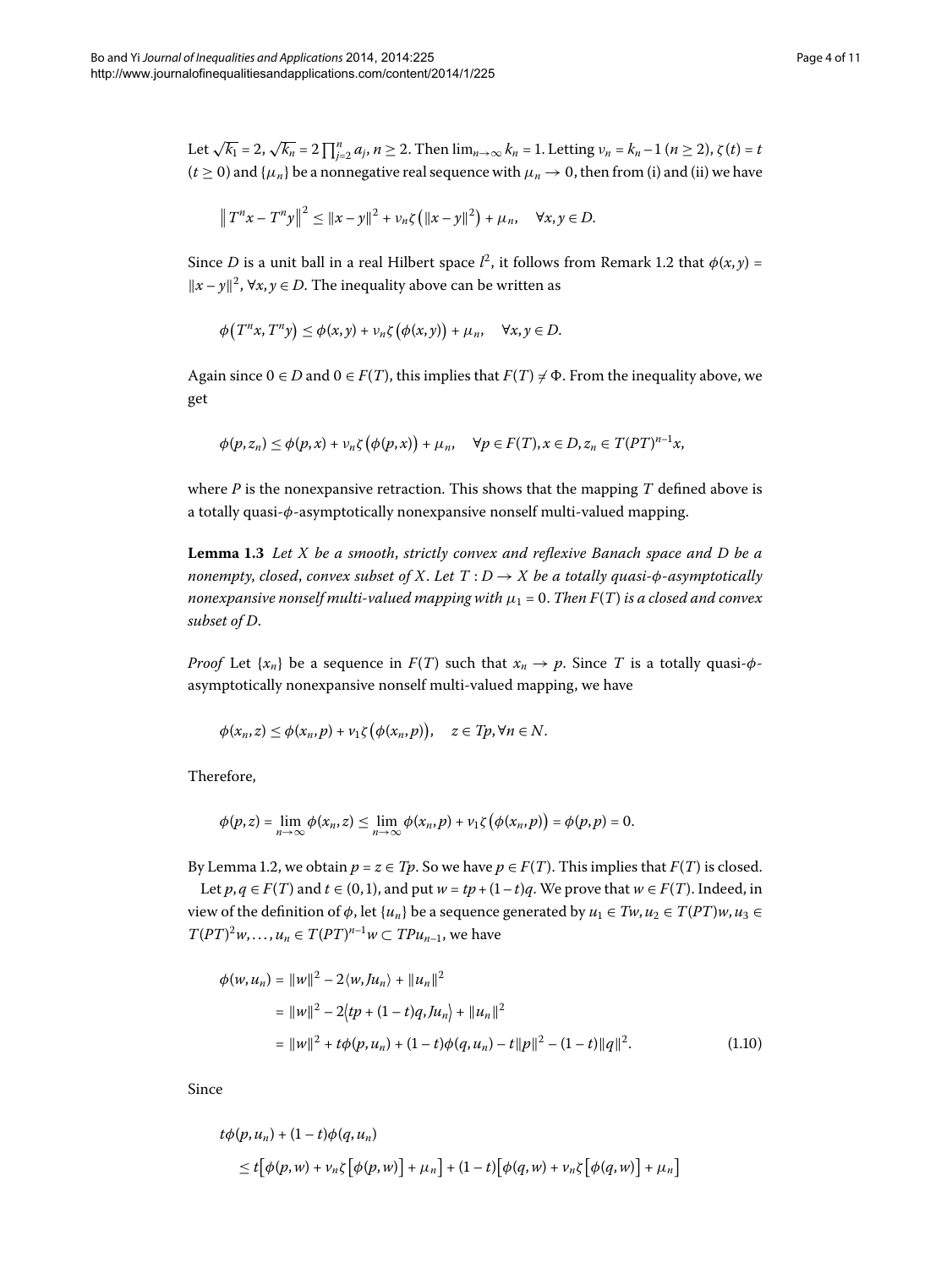<span id="page-4-0"></span>
$$
= t\{ ||p||^2 - 2\langle p, Jw \rangle + ||w||^2 + \nu_n \zeta [\phi(p, w)] + \mu_n \}
$$
  
+ 
$$
(1-t)\{ ||q||^2 - 2\langle q, Jw \rangle + ||w||^2 + \nu_n \zeta [\phi(q, w)] + \mu_n \}
$$
  
= 
$$
t||p||^2 + (1-t)||q||^2 - ||w||^2 + t\nu_n \zeta [\phi(p, w)] + (1-t)\nu_n \zeta [\phi(q, w)] + \mu_n.
$$
 (1.11)

Substituting  $(1.11)$  $(1.11)$  $(1.11)$  into  $(1.10)$  and simplifying it, we have

$$
\phi(w, u_n) \leq tv_n \zeta \big[\phi(p, w)\big] + (1-t)v_n \zeta \big[\phi(q, w)\big] + \mu_n \to 0 \quad \text{ (as } n \to \infty).
$$

Hence,  $u_n \to w$  holds, which yields  $u_{n+1} \to w$ . Since *TP* is closed and  $u_{n+1} \in T(PT)^n w \subset T(PT)^n w$ *TPu<sub>n</sub>*, we have  $w \in TPw$ . It follows from  $w \in D$  that  $w \in Tw$ , *i.e.*,  $w \in F(T)$ . This implies that  $F(T)$  is convex. This completes the proof of Lemma 1.3.

**Definition 1.2** (see [\[](#page-10-4)1]) A nonself mapping  $T: D \rightarrow X$  is said to be uniformly *L*-Lipschitz continuous, if there exists a constant  $L > 0$ , such that

$$
\|T(PT)^{n-1}x - T(PT)^{n-1}y\| \le L\|x - y\|, \quad \forall x, y \in D, \forall n \ge 1.
$$
 (1.12)

**Definition 1.3** A nonself multi-valued mapping  $T: D \rightarrow X$  is said to be uniformly L-Lipschitz continuous, if there exists a constant  $L > 0$ , such that

$$
d(T(PT)^{n-1}x, T(PT)^{n-1}y) \le L||x - y||, \quad \forall x, y \in D, \forall n \ge 1,
$$
\n(1.13)

where  $d(\cdot, \cdot)$  is Hausdorff metric.

Strong and weak convergence of asymptotically nonexpansive self or nonself mappings, relatively nonexpansive, quasi-*φ*-nonexpansive and quasi-*φ*-asymptotically nonexpansive self or nonself mappings have been considered extensively by several authors in the setting of Hilbert or Banach spaces (see  $[1-4, 6-24]$ ). In recent years, by hybrid projection methods, strong and weak convergence problems for totally quasi-*φ* quasi-*φ*-asymptotically nonexpansive nonself and multi-valued mapping, respectively, was also studied by Kim *et al.* (see [6[,](#page-10-5) 7[\]](#page-10-10)), Li *et al.* (see [\[](#page-10-8)8]), Chang *et al.* (see [9]) and Yang *et al.* (see [10]).

<span id="page-4-1"></span>Inspired by specialists above, the purpose of this paper is to modify the Halpern-Mann's mixed type iteration algorithm for a totally quasi-*φ*-asymptotically nonexpansive nonself multi-valued mapping, which has the strong convergence under a limit condition only in the framework of Banach spaces. As an application, we utilize our results to study the approximation problem of solution to a system of equilibrium problems. The results presented in the paper improve and extend the corresponding results of Chang *et al.* [\[](#page-10-4)1, 11– [\]](#page-10-12), Hao *et al.* [\[](#page-10-13)], Guo *et al.* [[\]](#page-10-14), Yildirim *et al.* [\[\]](#page-10-15), Thianwan [], Nilsrakoo *et al.* [[\]](#page-10-17), Pathak *et al.* [19[\]](#page-10-22), Qin *et al.* [20], Su *et al.* [21], Wang [22, 23], Yang *et al.* [24] and others.

## **2 Main results**

**Theorem .** *Let X be a real uniformly smooth and uniformly convex Banach space*, *D be a* nonempty, closed, convex subset of X. Let  $P: X \rightarrow D$  be the nonexpansive retraction. Let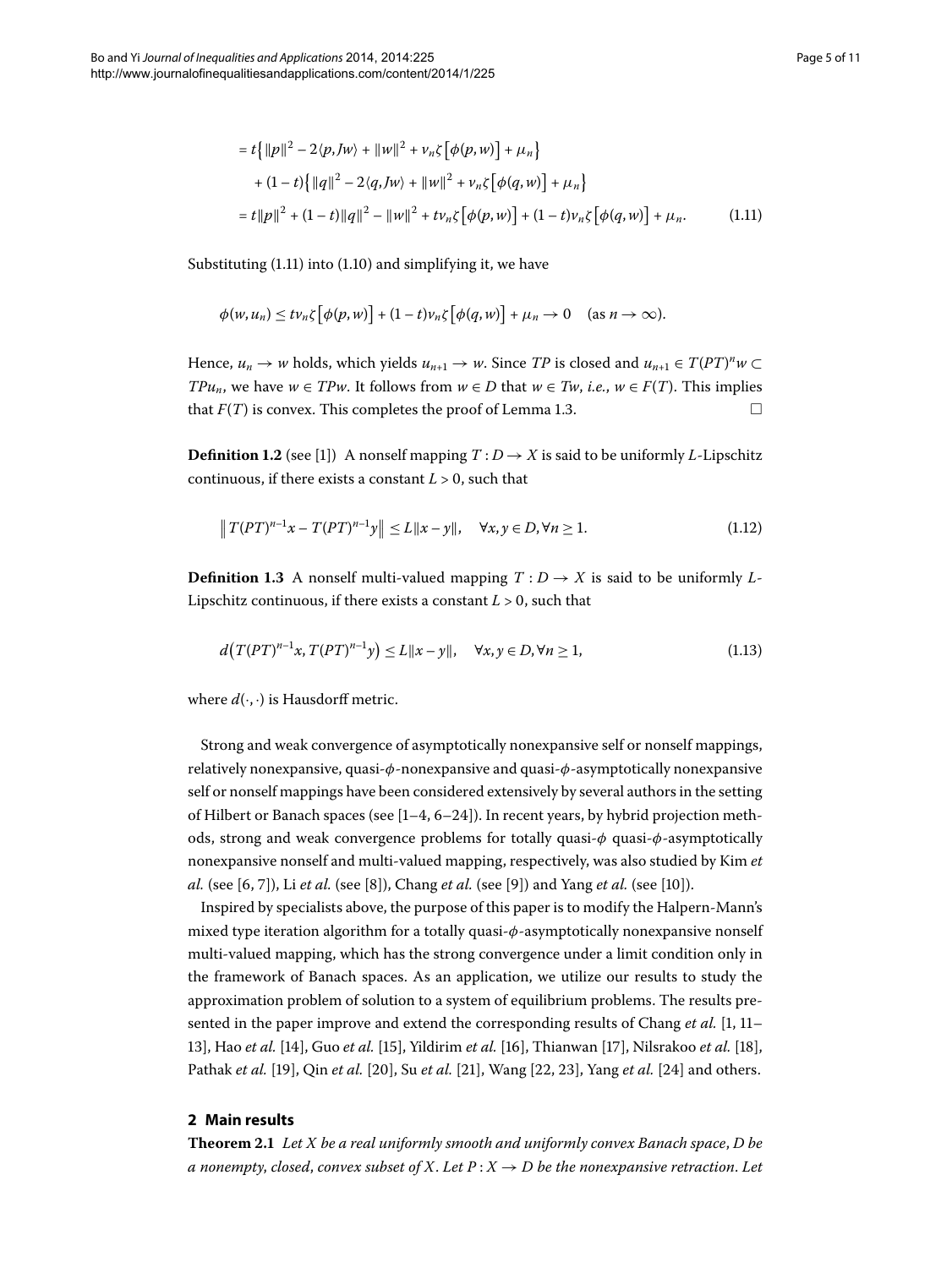$T: D \rightarrow X$  be a totally quasi- $\phi$ -asymptotically nonexpansive nonself multi-valued map*ping with sequence* {*v<sub>n</sub>*}, { $\mu_n$ }( $\mu_1 = 0$ ), *with v<sub>n</sub>*,  $\mu_n \to 0$  (*as n*  $\to \infty$ ) *and a strictly increasing continuous function*  $\zeta : R^+ \to R^+$  *with*  $\zeta(0) = 0$  *such that T is uniformly L-Lipschitz continuous. Let*  $\{\alpha_n\}$  *be a sequence in* [0,1] *and*  $\{\beta_n\}$  *be a sequence in* (0,1) *satisfying the following conditions*:

(i)  $\lim_{n\to\infty} \alpha_n = 0$ ;

(ii)  $0 < \lim_{n \to \infty} \inf \beta_n \le \lim_{n \to \infty} \sup \beta_n < 1$ . *Let* {*xn*} *be a sequence generated by*

<span id="page-5-0"></span>
$$
\begin{cases}\n x_1 \in X & \text{is arbitrary;} \\
 y_n = J^{-1}[\alpha_n J x_1 + (1 - \alpha_n)(\beta_n J x_n + (1 - \beta_n) J z_n)], \quad z_n \in T(PT)^{n-1} x_n, \\
 D_{n+1} = \{ z \in D_n : \phi(z, y_n) \le \alpha_n \phi(z, x_1) + (1 - \alpha_n) \phi(z, x_n) + \xi_n \}, \\
 x_{n+1} = \Pi_{D_{n+1}} x_1 \quad (n = 1, 2, \ldots),\n\end{cases}\n\tag{2.1}
$$

*where*  $\xi_n = v_n \sup_{p \in F(T)} \zeta(\phi(p, x_n)) + \mu_n$ ,  $\Pi_{D_{n+1}}$  *is the generalized projection of X onto*  $D_{n+1}$ *. If*  $F(T) \neq \emptyset$ , *then*  $\{x_n\}$  *converges strongly to*  $\prod_{F(T)} x_1$ *.* 

## *Proof* (I) *First, we prove that Dn are closed and convex subsets in D*.

In fact, by Lemma 1[.](#page-3-1)3,  $F(T)$  is closed and convex in *D*. By the assumption,  $D_1 = D$  is closed and convex. Suppose that  $D_n$  is closed and convex for some  $n \geq 1$ . In view of the definition of *φ*, we have

$$
D_{n+1} = \left\{ z \in D_n : \phi(z, y_n) \le \alpha_n \phi(z, x_1) + (1 - \alpha_n) \phi(z, x_n) + \xi_n \right\}
$$
  
= 
$$
\left\{ z \in D : \phi(z, y_n) \le \alpha_n \phi(z, x_1) + (1 - \alpha_n) \phi(z, x_n) + \xi_n \right\} \cap D_n
$$
  
= 
$$
\left\{ z \in D : 2\alpha_n \langle z, Jx_1 \rangle + 2(1 - \alpha_n) \langle z, Jx_n \rangle - 2 \langle z, Jy_n \rangle \right\}
$$
  

$$
\le \alpha_n ||x_1||^2 + (1 - \alpha_n) ||x_n||^2 - ||y_n||^2 \right\} \cap D_n.
$$

This shows that  $D_{n+1}$  is closed and convex. The conclusions are proved.

(II) *Next, we prove that*  $F(T) \subset D_n$  *for all n*  $\geq 1$ *.* 

It is obvious that  $F(T) \subset D_1$ . Suppose that  $F(T) \subset D_n$ ,  $w_n = J^{-1}(\beta_n Jx_n + (1 - \beta_n)Jz_n)$  and  $z_n \in T(PT)^{n-1}x_n$ . Hence, for any  $u \in F(T) \subset D_n$ , by (1.5), we have

$$
\phi(u, y_n) = \phi\big(u, J^{-1}\big(\alpha_n Jx_1 + (1 - \alpha_n)Jw_n\big)\big)
$$
  
\n
$$
\leq \alpha_n \phi(u, x_1) + (1 - \alpha_n)\phi(u, w_n),
$$
\n(2.2)

and

$$
\phi(u, w_n) = \phi(u, J^{-1}(\beta_n Jx_n + (1 - \beta_n)Jz_n))
$$
  
\n
$$
\leq \beta_n \phi(u, x_n) + (1 - \beta_n) \phi(u, z_n)
$$
  
\n
$$
\leq \beta_n \phi(u, x_n) + (1 - \beta_n) \{\phi(u, x_n) + \nu_n \zeta [\phi(u, x_n)] + \mu_n \}
$$
  
\n
$$
= \phi(u, x_n) + (1 - \beta_n) \nu_n \zeta [\phi(u, x_n)] + (1 - \beta_n) \mu_n.
$$
\n(2.3)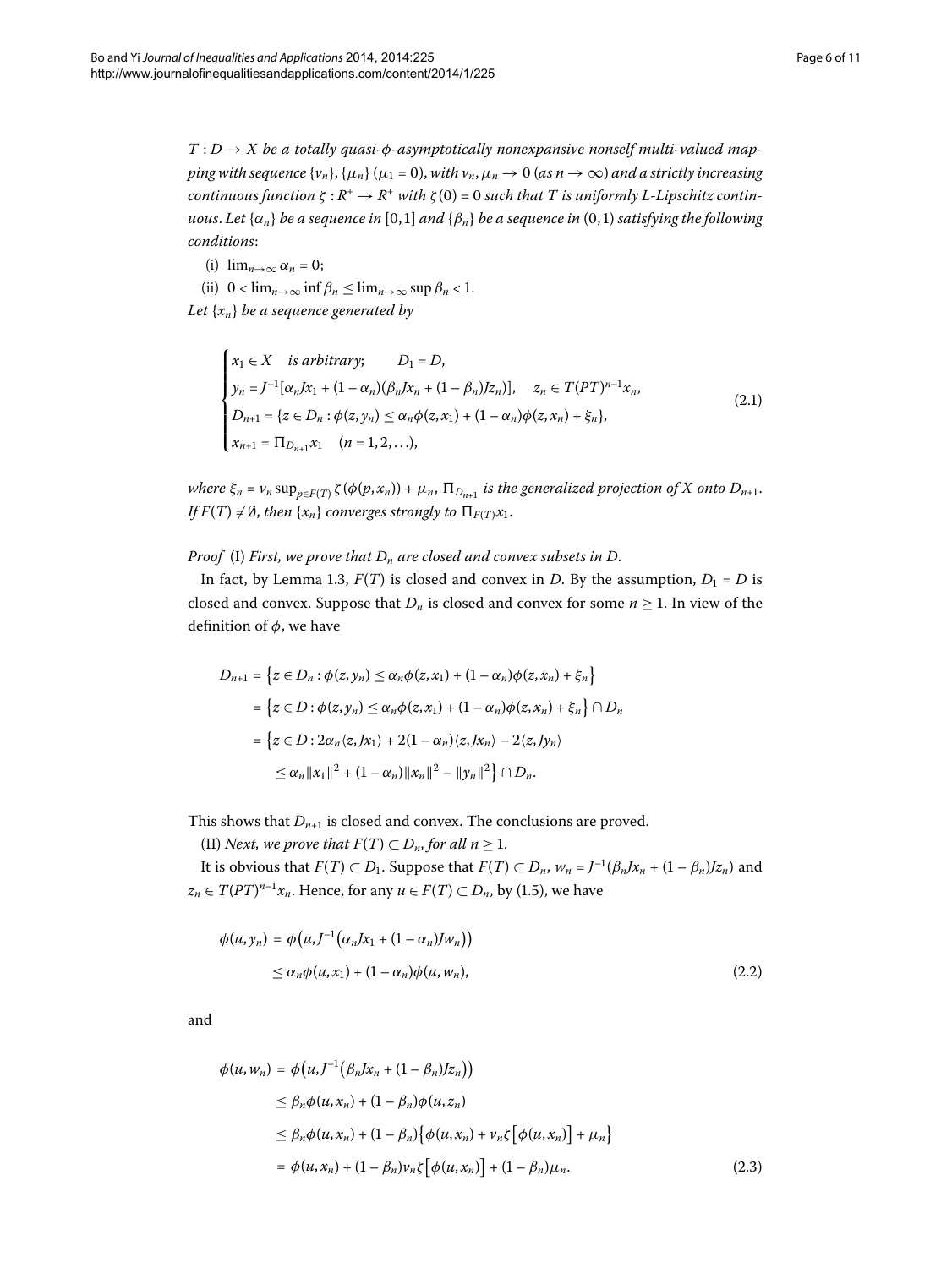Therefore, we have

$$
\phi(u, y_n) \leq \alpha_n \phi(u, x_1) + (1 - \alpha_n) [\phi(u, x_n) + (1 - \beta_n) v_n \zeta [\phi(u, x_n)] + (1 - \beta_n) \mu_n]
$$
  
\n
$$
\leq \alpha_n \phi(u, x_1) + (1 - \alpha_n) \phi(u, x_n) + v_n \sup_{p \in F(T)} \zeta [\phi(p, x_n)]
$$
  
\n
$$
= \alpha_n \phi(u, x_1) + (1 - \alpha_n) \phi(u, x_n) + \xi_n,
$$
\n(2.4)

where  $\xi_n = v_n \sup_{p \in F(T)} \zeta(\phi(p, x_n)) + \mu_n$ . This shows that  $u \in D_{n+1}$  and so  $F(T) \subset D_n$ . The conclusion is proved.

(III) *Now we prove that*  $\{x_n\}$  *converges strongly to some point*  $p^*$ *.* Since  $x_n = \prod_{D_n} x_1$ , from Lemma 1[.](#page-1-0)2(c), we have

$$
\langle x_n-y, Jx_1-Jx_n\rangle\geq 0, \quad \forall y\in D_n.
$$

Again since  $F(T) \subset D_n$ , we have

$$
\langle x_n - u, Jx_1 - Jx_n \rangle \geq 0, \quad \forall u \in F(T).
$$

It follows from Lemma 1[.](#page-1-0)2(b) that, for each  $u \in F(T)$  and for each  $n \ge 1$ ,

$$
\phi(x_n, x_1) = \phi(\Pi_{D_n} x_1, x_1) \le \phi(u, x_1) - \phi(u, x_n) \le \phi(u, x_1). \tag{2.5}
$$

Therefore,  $\{\phi(x_n, x_1)\}$  is bounded, and so is  $\{x_n\}$ . Since  $x_n = \prod_{D_n} x_1$  and  $x_{n+1} = \prod_{D_{n+1}} x_1 \in$  $D_{n+1} \subset D_n$ , we have  $\phi(x_n, x_1) \leq \phi(x_{n+1}, x_1)$ . This implies that  $\{\phi(x_n, x_1)\}$  is nondecreasing. Hence  $\lim_{n\to\infty}\phi(x_n,x_1)$  exists.

By the construction of  $\{D_n\}$ , for any  $m \ge n$ , we have  $D_m \subset D_n$  and  $x_m = \prod_{D_m} x_1 \in D_n$ . This shows that

<span id="page-6-0"></span>
$$
\phi(x_m,x_n)=\phi(x_m,\Pi_{D_n}x_1)\leq \phi(x_m,x_1)-\phi(x_n,x_1)\to 0 \quad (\text{as } n\to\infty).
$$

It follows from Lemma 1[.](#page-1-2)1 that  $\lim_{n\to\infty} ||x_m - x_n|| = 0$ . Hence  $\{x_n\}$  is a Cauchy sequence in *D*. Since *D* is complete, without loss of generality, we can assume that  $\lim_{n\to\infty} x_n = p^*$ (some point in *D*).

By the assumption, it is easy to see that

<span id="page-6-1"></span>
$$
\lim_{n \to \infty} \xi_n = \lim_{n \to \infty} \left[ \nu_n \sup_{p \in F(T)} \zeta \left( \phi(p, x_n) \right) + \mu_n \right] = 0. \tag{2.6}
$$

(IV) *Now we prove that*  $p^* \in F(T)$ *.* 

Since  $x_{n+1}$  ∈  $D_{n+1}$ , from (2[.](#page-6-0)1) and (2.6), we have

<span id="page-6-2"></span>
$$
\phi(x_{n+1}, y_n) \le \alpha_n \phi(x_{n+1}, x_1) + (1 - \alpha_n) \phi(x_{n+1}, x_n) + \xi_n \to 0.
$$
\n(2.7)

Since  $x_n \to p^*$ , it follows from (2[.](#page-1-2)7) and Lemma 1.1 that

$$
y_n \to p^*.\tag{2.8}
$$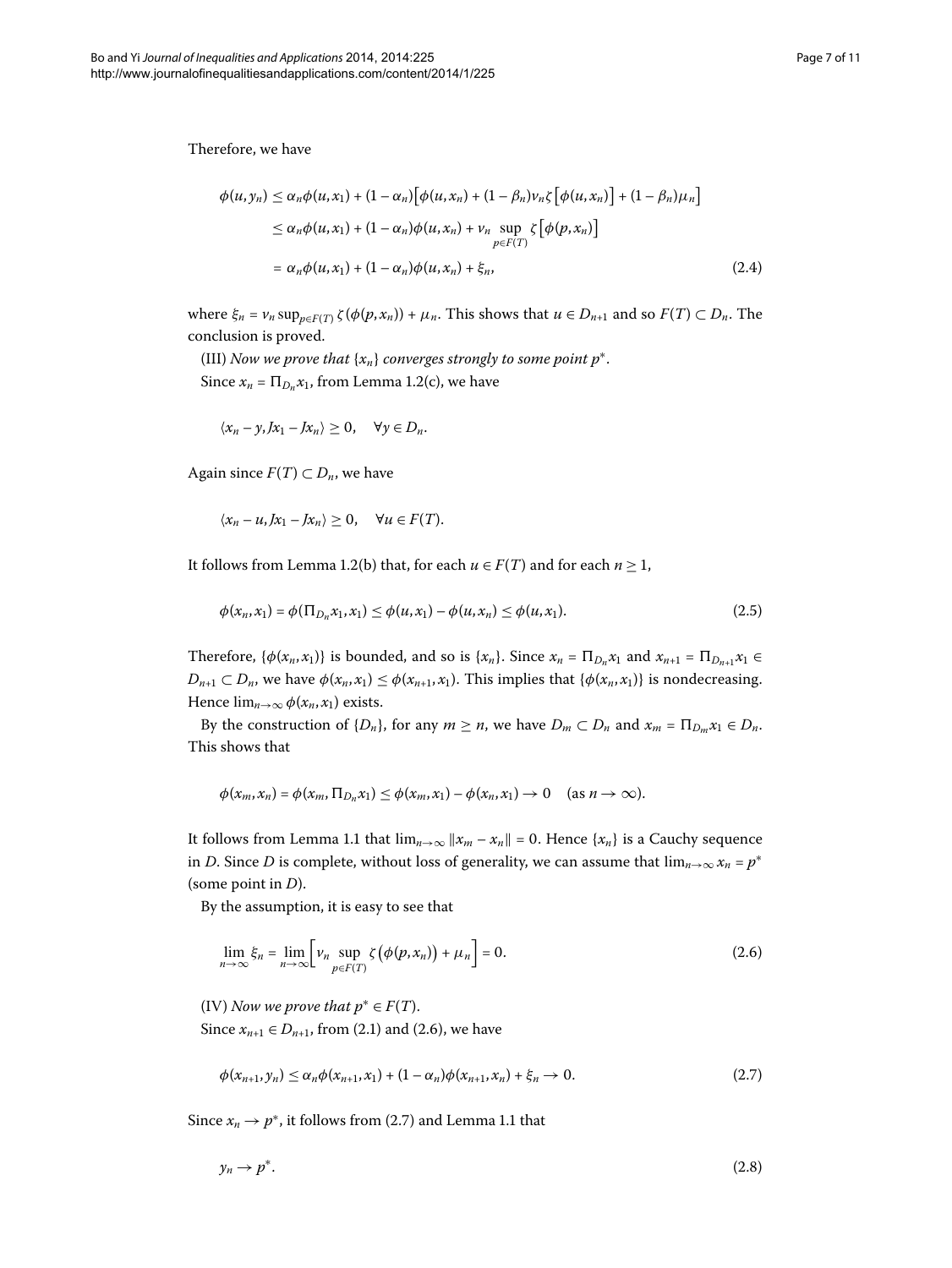Since  $\{x_n\}$  is bounded and *T* is a totally quasi- $\phi$ -asymptotically nonexpansive nonself multi-valued mapping, we have

$$
\phi(p,z_n)\leq \phi(p,x_n)+\nu_n\zeta\big[\phi(p,x_n)\big]+\mu_n,\quad \forall x\in D,\forall n,i\geq 1, p\in F(T).
$$

This implies that  $\{z_n\}$  is also bounded.

By condition (ii), we have

<span id="page-7-0"></span>
$$
||w_n|| = ||f^{-1}(\beta_n Jx_n + (1 - \beta_n)Jz_n)||
$$
  
\n
$$
\leq \beta_n ||x_n|| + (1 - \beta_n) ||z_n||
$$
  
\n
$$
\leq ||x_n|| + ||z_n||,
$$

this implies that  $\{w_n\}$  is also bounded.

In view of  $\alpha_n \to 0$ , from (2.1), we have

$$
\lim_{n \to \infty} \|Jy_n - Jw_n\| = \lim_{n \to \infty} \alpha_n \|Jx_1 - Jw_n\| = 0.
$$
\n(2.9)

Since  $J^{-1}$  is uniformly continuous on each bounded subset of  $X^*$ , it follows from (2[.](#page-6-2)8) and  $(2.9)$  that

$$
w_n \to p^*.\tag{2.10}
$$

Since *J* is uniformly continuous on each bounded subset of *X*, we have

$$
0 = \lim_{n \to \infty} ||Jw_n - Jp^*||
$$
  
\n
$$
= \lim_{n \to \infty} ||(\beta_n Jx_n + (1 - \beta_n)Jz_n) - Jp^*||
$$
  
\n
$$
= \lim_{n \to \infty} ||\beta_n (Jx_n - Jp^*) + (1 - \beta_n) (Jz_n - Jp^*)||
$$
  
\n
$$
= \lim_{n \to \infty} (1 - \beta_n) ||Jz_n - Jp^*||.
$$
\n(2.11)

By condition (ii), we have

$$
\lim_{n\to\infty}||Jz_n-Jp^*||=0.
$$

Since *J* is uniformly continuous, this shows that

$$
\lim_{n \to \infty} z_n = p^*.
$$
\n(2.12)

Again by the assumptions that  $T: D \rightarrow X$  be uniformly *L*-Lipschitz continuous, thus we have

$$
d(T(PT)^{n}x_{n}, T(PT)^{n-1}x_{n})
$$
  
\n
$$
\leq d(T(PT)^{n}x_{n}, T(PT)^{n}x_{n+1}) + d(T(PT)^{n}x_{n+1}, x_{n+1})
$$
  
\n
$$
+ ||x_{n+1} - x_{n}|| + d(x_{n}, T(PT)^{n-1}x_{n})
$$
  
\n
$$
\leq (L+1) ||x_{n+1} - x_{n}|| + d(T(PT)^{n}x_{n+1}, x_{n+1}) + d(x_{n}, T(PT)^{n-1}x_{n}). \tag{2.13}
$$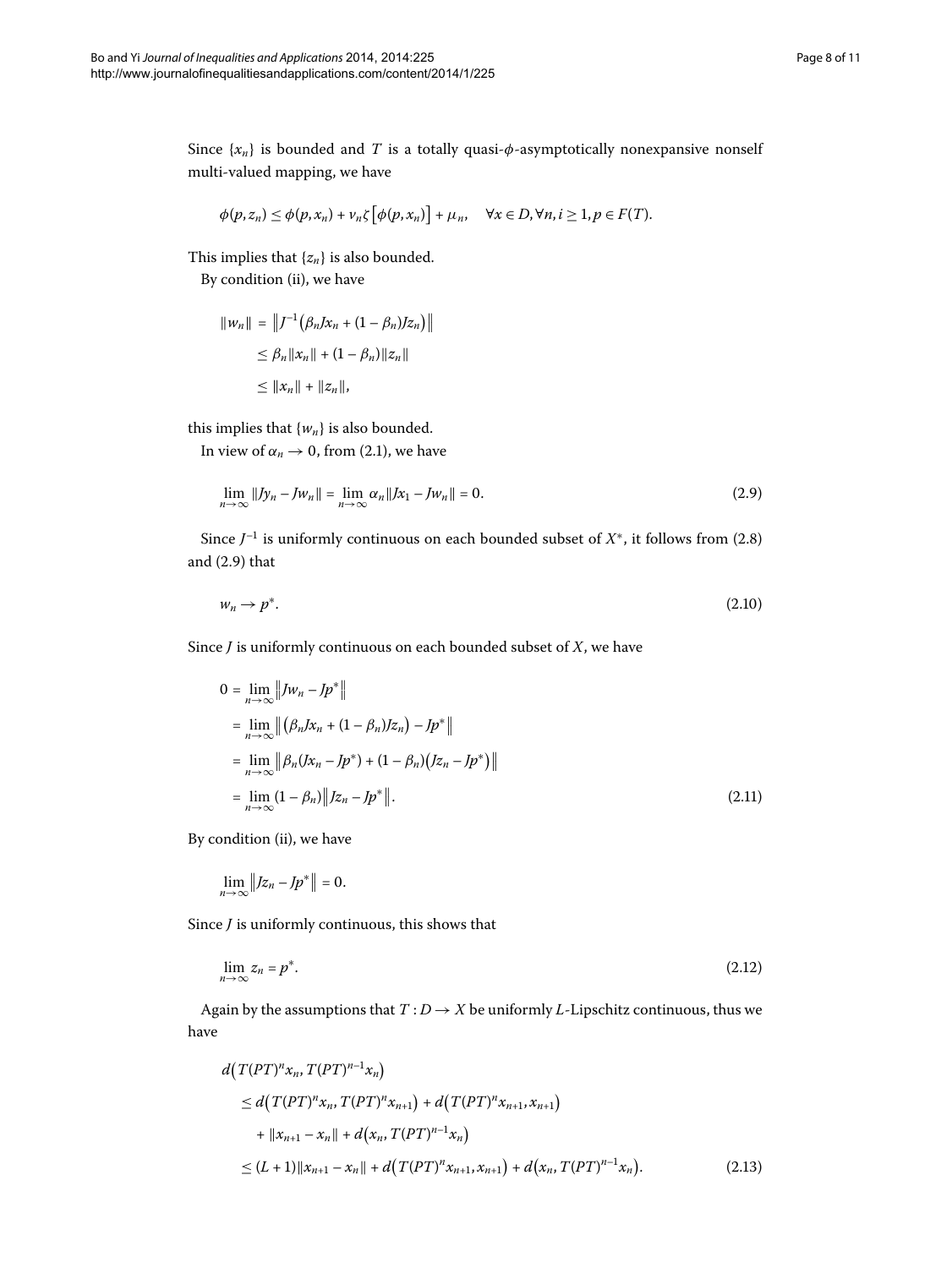We get  $\lim_{n\to\infty} d(T(PT)^n x_n, T(PT)^{n-1} x_n) = 0$ , since  $\lim_{n\to\infty} z_n = p^*$  and  $\lim_{n\to\infty} x_n = p^*$ . In view of the continuity of *TP*, it yields  $p$ <sup>∗</sup> ∈ *TPp*<sup>∗</sup>. We have  $p$ <sup>∗</sup> ∈ *C*, which implies that  $p^* \in Tp^*$ . We have  $p^* \in F(T)$ .

(V) *Finally, we prove that*  $p^* = \prod_{F(T)} x_1$  *and so*  $x_n \to \prod_{F(T)} x_1 = p^*$ .

Let  $w = \prod_{F(T)} x_1$ . Since  $w \in F(T) \subset D_n$  and  $x_n = \prod_{D_n} x_1$ , we have  $\phi(x_n, x_1) \leq \phi(w, x_1)$ . This implies that

$$
\phi(p^*, x_1) = \lim_{n \to \infty} \phi(x_n, x_1) \le \phi(w, x_1),\tag{2.14}
$$

<span id="page-8-0"></span>which yields  $p^* = w = \prod_{F(T)} x_1$ [.](#page-9-0) Therefore,  $x_n \to \prod_{F(T)} x_1$ . The proof of Theorem 3.1 is com- $\Box$ 

By Remark 1.3, the following corollary is obtained.

**Corollary 2.1** Let X, D, { $\alpha_n$ }, { $\beta_n$ } be the same as in Theorem 2.1. Let T : D  $\rightarrow$  X be a quasi- $\phi$ *-asymptotically nonexpansive nonself multi-valued mapping with sequence*  $k_n \subset [1, +\infty)$ ,  $k_n \to 1$ ,  $T: D \to X$  *be uniformly L-Lipschitz continuous.* 

*Suppose* {*xn*} *be a sequence generated by*

$$
\begin{cases}\n x_1 \in X & \text{is arbitrary;} \\
 y_n = J^{-1} [\alpha_n J x_1 + (1 - \alpha_n)(\beta_n J x_n + (1 - \beta_n) J z_n)] & (i \ge 1), z_n \in T (PT)^{n-1} x_n, \\
 D_{n+1} = \{ z \in D_n : \phi(z, y_n) \le \alpha_n \phi(z, x_1) + (1 - \alpha_n) \phi(z, x_n) + \xi_n \}, \\
 x_{n+1} = \Pi_{D_{n+1}} x_1 & (n = 1, 2, \ldots),\n\end{cases}\n\tag{2.15}
$$

*where*  $\xi_n = (k_n - 1) \sup_{p \in F(T)} \phi(p, x_n)$ ,  $\Pi_{D_{n+1}}$  is the generalized projection of X onto  $D_{n+1}$ . If  $F(T) \neq \emptyset$ , *then*  $\{x_n\}$  *converges strongly to*  $\prod_{F(T)} x_1$ *.* 

**Corollary 2[.](#page-4-1)2** Let X, D,  $\{\alpha_n\}$ ,  $\{\beta_n\}$  be the same as in Theorem 2.1. Let  $T: D \to X$  be a *quasi-φ-nonexpansive nonself multi-valued mapping*, *T* : *D* → *X be uniformly L-Lipschitz continuous*.

*Suppose* {*xn*} *is a sequence generated by*

$$
\begin{cases}\n x_1 \in X & \text{is arbitrary;} \\
 y_n = J^{-1} [\alpha_n J x_1 + (1 - \alpha_n) (\beta_n J x_n + (1 - \beta_n) J z_n)] & (i \ge 1), z_n \in T (PT)^{n-1} x_n, \\
 D_{n+1} = \{ z \in D_n : \phi(z, y_n) \le \alpha_n \phi(z, x_1) + (1 - \alpha_n) \phi(z, x_n) + \xi_n \}, \\
 x_{n+1} = \Pi_{D_{n+1}} x_1 & (n = 1, 2, \ldots),\n\end{cases}\n\tag{2.16}
$$

<span id="page-8-1"></span>*where*  $\xi_n = (k_n - 1) \sup_{p \in F(T)} \phi(p, x_n)$ ,  $\Pi_{D_{n+1}}$  *is the generalized projection of X onto*  $D_{n+1}$ *. If*  $F(T) \neq \emptyset$ , *then* {*x<sub>n</sub>*} *converges strongly to*  $\Pi_{F(T)}x_1$ *.* 

## **3 Application**

First, we present an example of a quasi-*φ*-nonexpansive nonself multi-valued mapping.

**Example 3.1** (see [4[\]](#page-10-2)) Let *H* be a real Hilbert space, *D* be a nonempty closed and convex subset of *H* and  $f : D \times D \rightarrow R$  be a bifunction satisfying the conditions: (A1)  $f(x, x) = 0$ ,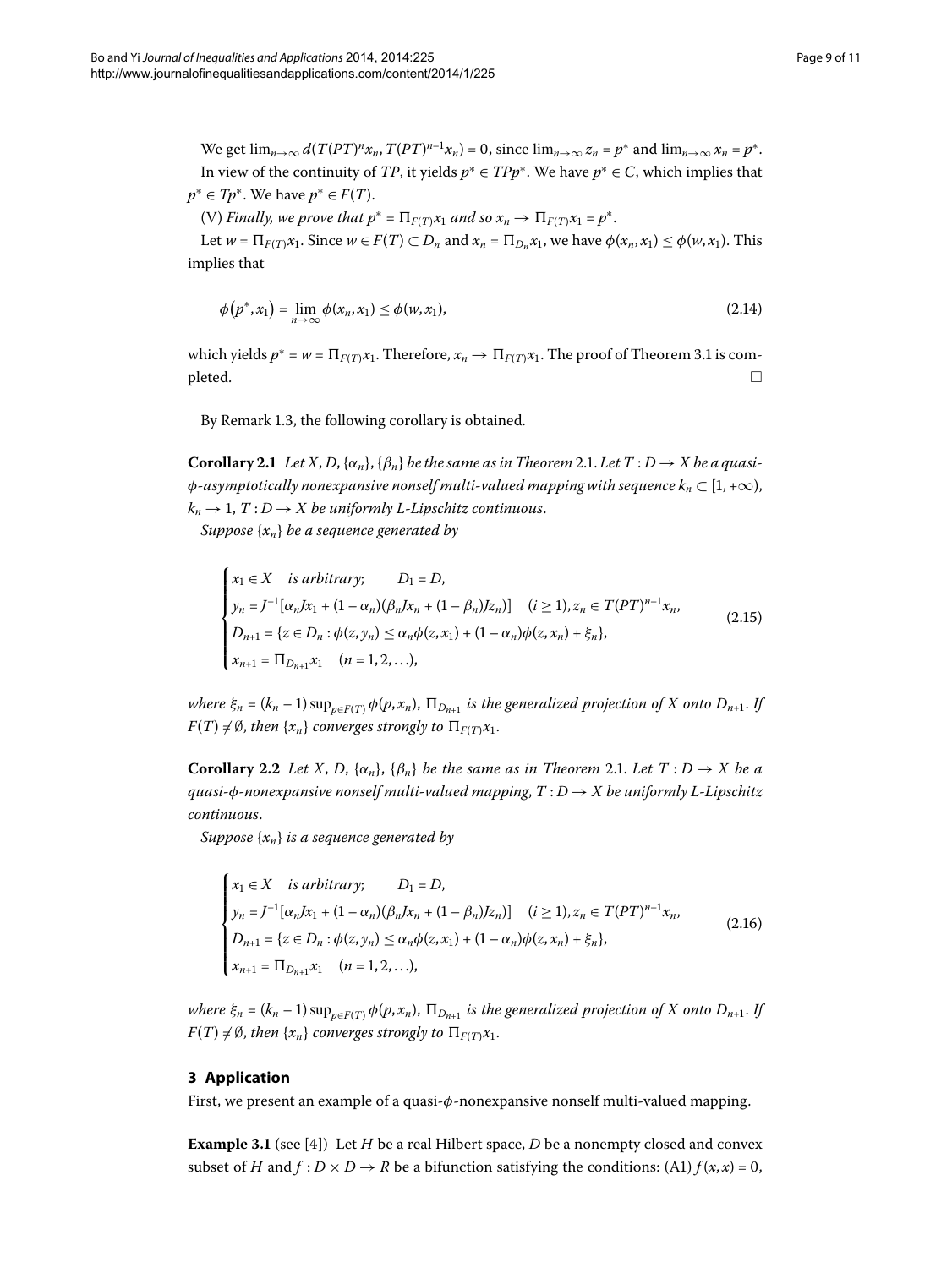$\forall x \in D$ ; (A2)  $f(x, y) + f(y, x) \le 0$ ,  $\forall x, y \in D$ ; (A3) for each  $x, y, z \in D$ ,  $\lim_{t \to 0} f(tz + (1-t)x, y) \le$ *f*(*x*, *y*); (A4) for each given  $x \in D$ , the function  $y \mapsto f(x, y)$  is convex and lower semicontinuous. The 'so-called' equilibrium problem for *f* is to find a  $x^* \in D$  such that  $f(x^*, y) \ge 0$ , ∀*y* ∈ *D*. The set of its solutions is denoted by EP(*f* ).

Let *r* > 0, *x* ∈ *H* and define a mapping  $T_r$  : *D* → *D* ⊂ *H* as follows:

<span id="page-9-1"></span>
$$
T_r(x) = \left\{ z \in D, f(z, y) + \frac{1}{r} \langle y - z, z - x \rangle \ge 0, \forall y \in D \right\}, \quad \forall x \in D \subset H.
$$
 (3.1)

<span id="page-9-0"></span>Then (1)  $T_r$  is single-valued, so  $z = T_r(x)$ ; (2)  $T_r$  is a relatively nonexpansive nonself mapping, therefore it is a closed quasi- $\phi$ -nonexpansive nonself mapping; (3)  $F(T_r) = \text{EP}(f)$ and  $F(T_r)$  is a nonempty and closed convex subset of *D*; (4)  $T_r : D \to D$  is a nonexpansive. Since  $F(T_r)$  nonempty, it is a quasi- $\phi$ -nonexpansive nonself mapping from *D* to *H*, where  $\phi(x, y) = \|x - y\|^2, x, y \in H.$ 

In this section we utilize Corollary 2[.](#page-8-0)1 to study a modified Halpern iterative algorithm for a system of equilibrium problems. We have the following result.

**Theorem .** *Let H be a real Hilbert space*, *D be a nonempty closed and convex subset of H*,  $\{\alpha_n\}$ ,  $\{\beta_n\}$  *be the same as in Theorem* 2.1. Let  $f : D \times D \to R$  *be a bifunction satisfying conditions* (A1)-(A4) *as given in Example* 3.1. Let  $T_r : D \to D \subset H$  *be mapping defined by*  $(3.1)$  $(3.1)$  $(3.1)$ , *i.e.*,

$$
T_r(x) = \left\{ z \in D, f(z, y) + \frac{1}{r} \langle y - z, z - x \rangle \ge 0, \forall y \in D \right\}, \quad \forall x \in D \subset H.
$$

*Let* {*xn*} *be the sequence generated by*

$$
\begin{cases}\nx_1 \in D & \text{is arbitrary;} \quad D_1 = D, \\
f(u_n, y) + \frac{1}{r}(y - u_n, u_n - x_n) \ge 0, \quad \forall y \in D, r > 0, \\
y_n = \alpha_n x_1 + (1 - \alpha_n)[\beta_n x_n + (1 - \beta_n)u_n], \\
D_{n+1} = \{z \in D_n : ||z - y_{n,i}||^2 \le \alpha_n ||z - x_1||^2 + (1 - \alpha_n) ||z - x_n||^2\}, \\
x_{n+1} = \Pi_{D_{n+1}} x_1 \quad (n = 1, 2, \dots).\n\end{cases} \tag{3.2}
$$

*If*  $F(T_r) \neq \emptyset$ , *then*  $\{x_n\}$  *converges strongly to*  $\prod_{F(T_r)} x_1$ *, which is a common solution of the system of equilibrium problems for f* .

*Proof* In Example 3.1, we have pointed out that  $u_n = T_r(x_n)$ ,  $F(T_r) = \text{EP}(f)$  is nonempty and convex,  $T_r$  is a quasi- $\phi$ -nonexpansive nonself mapping. Since  $F(T_r)$  is nonempty, and so  $T_r$  is a quasi- $\phi$ -nonexpansive mapping and  $T_r$  is uniformly 1-Lipschitzian mapping. Hence  $(3.1)$  $(3.1)$  $(3.1)$  can be rewritten as follows:

$$
\begin{cases}\n x_1 \in H & \text{is arbitrary;} \\
 y_n = \alpha_n x_1 + (1 - \alpha_n) [\beta_n x_n + (1 - \beta_n) z_n], \quad z_n \in T_r x_n, \\
 D_{n+1} = \{ z \in D_n : ||z - y_n||^2 \le \alpha_n ||z - x_1||^2 + (1 - \alpha_n) ||z - x_n||^2 \}, \\
 x_{n+1} = \Pi_{D_{n+1}} x_1 \quad (n = 1, 2, \dots).\n\end{cases} \tag{3.3}
$$

Therefore, the conclusion of Theorem 3[.](#page-8-0)1 can be obtained from Corollary 2.1.  $\Box$